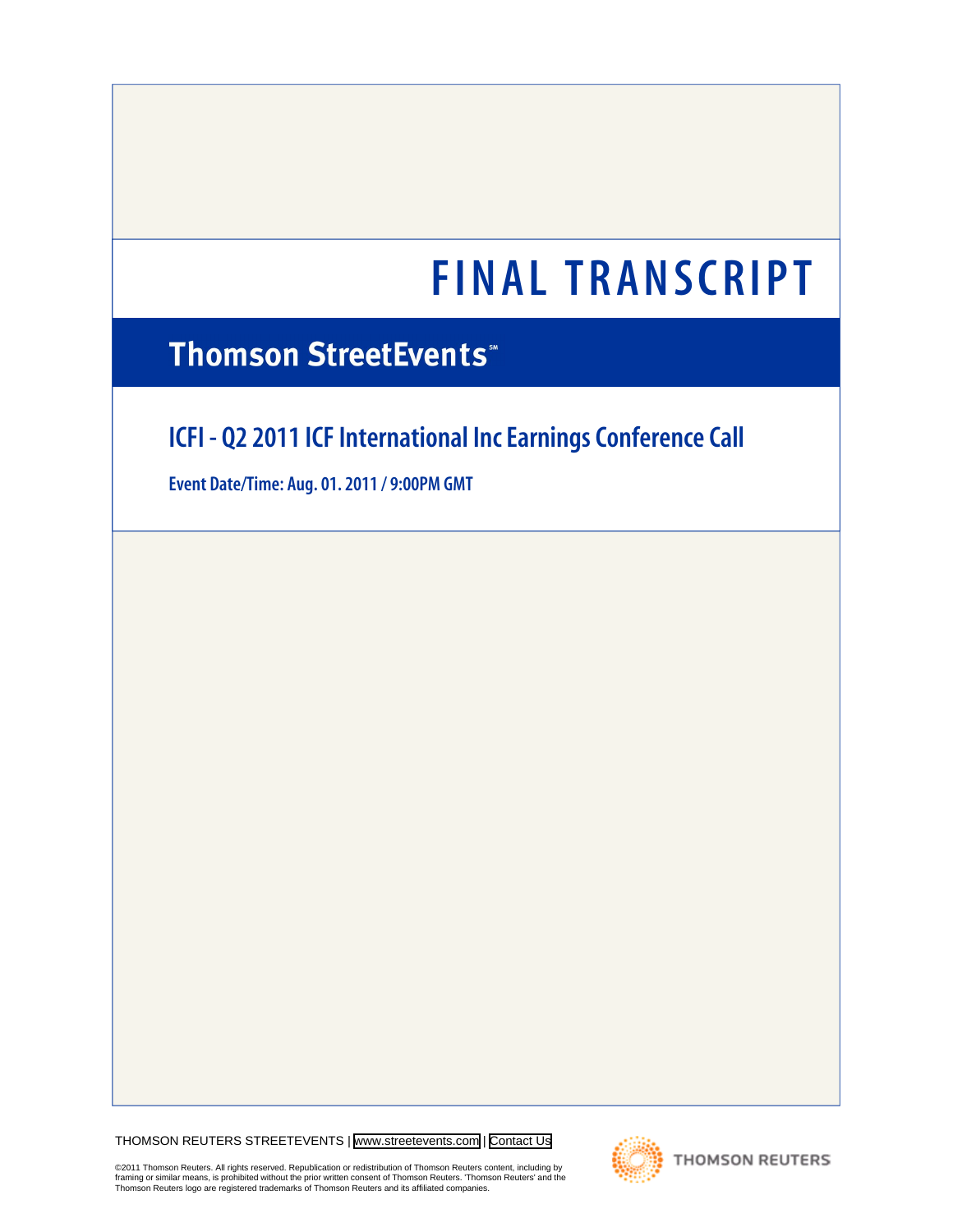**Aug. 01. 2011 / 9:00PM, ICFI - Q2 2011 ICF International Inc Earnings Conference Call**

# **CORPORATE PARTICIPANTS**

**[Douglas Beck](#page-1-0)** *ICF International, Inc. - SVP of Corporate Development*

#### **[Sudhakar Kesavan](#page-2-0)** *ICF International, Inc. - Chairman and CEO*

**[John Wasson](#page-3-0)** *ICF International, Inc. - President and COO*

**[Sandy Murray](#page-4-0)** *ICF International, Inc. - Interim CFO*

# **CONFERENCE CALL PARTICIPANTS**

**[Tim McHugh](#page-5-0)** *William Blair & Company - Analyst*

**[Joseph Vafi](#page-6-0)** *Jefferies & Company - Analyst*

**[Bill Loomis](#page-8-0)** *Stifel Nicolaus - Analyst*

**[George Price](#page-10-0)** *BB&T Capital Markets - Analyst*

**[Tim Quillin](#page-12-0)** *Stephens Inc. - Analyst*

**[Edward Caso](#page-14-0)** *Wells Fargo Securities - Analyst*

**[Tobey Sommer](#page-15-0)** *SunTrust Robinson Humphrey - Analyst*

**[Eric Prouty](#page-16-0)** *Canaccord Genuity - Analyst*

# **PRESENTATION**

# **Operator**

Welcome to the ICF International second-quarter 2011 conference call. During the presentation, all participants will be in a listen-only mode. Afterward, you will be invited to participate in a question-and-answer session. (Operator Instructions). As a reminder, this conference is being recorded on Monday, August 1, 2011, and cannot be reproduced or rebroadcast without permission from the Company.

<span id="page-1-0"></span>And now I would like to turn the program over to Douglas Beck, Senior Vice President, Corporate Development. Please go ahead.

# **Douglas Beck** *- ICF International, Inc. - SVP of Corporate Development*

Thank you, Operator. Good afternoon, everyone, and thank you for joining us to review ICF's second-quarter 2011 performance. With us today from ICF International are Sudhakar Kesavan, Chairman and CEO; John Wasson, President and COO; and Sandy Murray, Interim CFO.

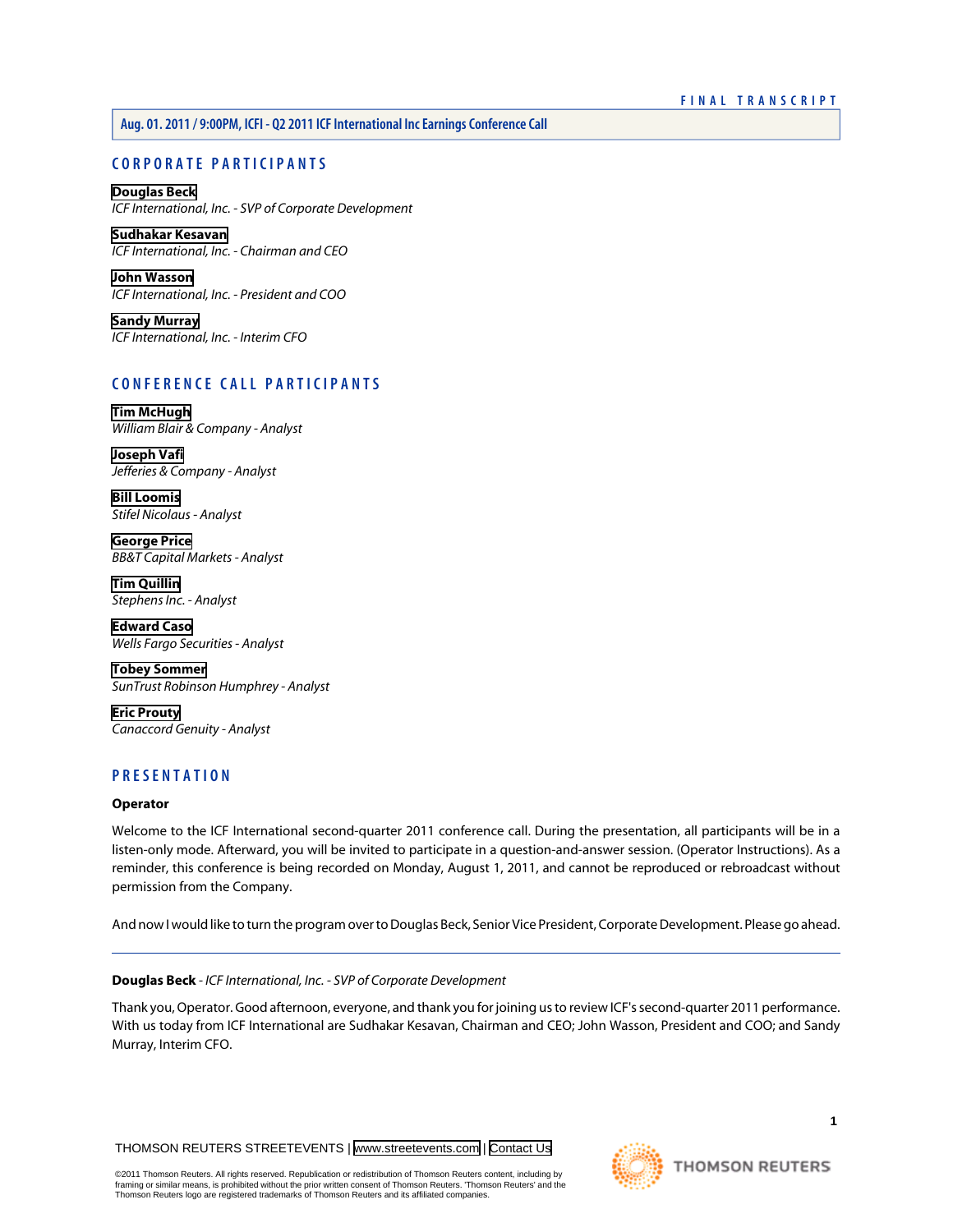# **Aug. 01. 2011 / 9:00PM, ICFI - Q2 2011 ICF International Inc Earnings Conference Call**

During this conference call, we will make forward-looking statements to assist you in understanding ICF's management's expectations about our future performance. These statements are subject to a number of risks that could cause actual events or results to differ materially. And I refer you to our August 1, 2011 press release and our SEC filings for discussions of those risks.

In addition, our statements during this call are based on our views as of today. We anticipate that future developments will cause our views to change. Please consider the information presented in that light. We may at some point elect to update the forward-looking statements made today, but specifically disclaim any obligation to do so.

<span id="page-2-0"></span>I will now turn the call over to our CEO, Sudhakar Kesavan, to discuss second-quarter 2011 highlights. Sudhakar?

# **Sudhakar Kesavan** *- ICF International, Inc. - Chairman and CEO*

Thank you, Doug, and thank you all for joining us this afternoon to review our results and current outlook.

This was another solid quarter for ICF, with year-over-year increases in operating income, net income, and earnings per share. Profits grew 25% on a 7% revenue increase, and EBITDA margin reached 9.7%, the highest level we have had since the second quarter of 2008.

Second quarter-performance demonstrates strength of our portfolio business, which is unique within our competitive set, and which provides ICF with significant operating leverage as well as greater resilience. Similar to this year's first quarter, our revenue growth was driven by strong demand from our energy environment and transportation markets, particularly on the commercial side, led by work in energy efficiency programs, infrastructure project management, and advisory services and energy-related transactions. In fact, our commercial business was up 52.3% and was one of the key drivers of the significant increase in our second-quarter profitability.

We have said for some time now that the move up in EBITDA margins past the midpoint of our target range of 9% to 10% would require a rebound in our commercial business, and we saw that this quarter.

Our federal business increased 0.5%, but keep in mind that we were comparing against exceptional revenue growth in last year's second quarter, which benefited from the accelerated ramp-up of our broadband contract. The first half of the year the federal business growth was 3.4%. For the second half of the year we are expecting federal business growth in the mid-to high single digits, with Q4 growing faster than Q3.

Sales this quarter were higher than we had initially expected, and for the first half of 2011, our sales were \$426 million, 47% above the comparable period last year. In addition to the dollar amount of the wins, we are pleased with the strategic importance of several of them -- notably, the past quarter, we were awarded on the CDC SIMS ID/IQ contract. Our relationship with CDC goes back over 25 years, and now we have been able to leverage that domain expertise and the scale of our IT services to win a task order that ICF would not have qualified for two years ago.

We continue to see substantial growth opportunities in each of our key markets. On the federal side, we expect to continue to grow our business in 2011 by winning larger implementation contracts, and accelerating our business development activities to take advantage of our expanded capabilities in growth areas. We have brought in several new senior people since the beginning of the year whose reputations in their respective areas of expertise are well-known in our markets. And while we are focused on the larger awards, we still have a diversified base of business -- the largest single contract accounting for only 4% of trailing 12-month revenues.

We are also investing on the commercial side of our business so that we can take full advantage of the growing demand in areas that we are known for -- energy efficiency programs, environmental work, infrastructure project management, and

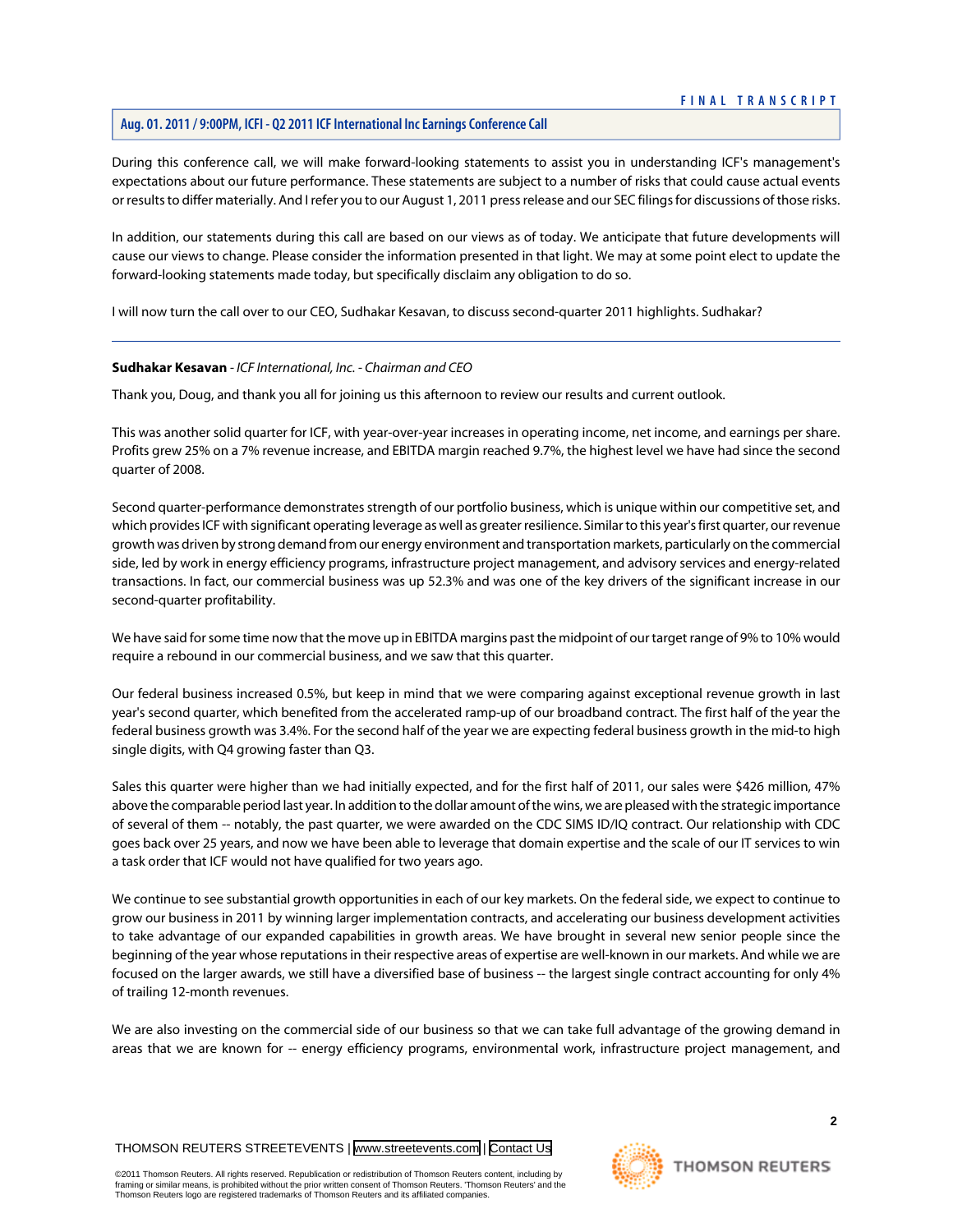energy-related advisory work. And we are exploring investments to gain additional scale for our international business, where we see significant growth opportunities in both developed and emerging markets.

Finally, our backlog was \$1.3 billion and we entered the second half of the year with a pipeline of \$2.9 billion, the highest in our history.

With that, I'd like to turn the call over to John Wasson, our President and Chief Operating Officer, who will provide additional insight. John?

# <span id="page-3-0"></span>**John Wasson** *- ICF International, Inc. - President and COO*

Thank you, Sudhakar, and good afternoon. As Sudhakar noted, we were pleased that the second quarter was another strong one for sales in both the commercial and government sectors. The strong sales performance in the government space was highlighted by a number of larger bids, which were also strategically important.

The largest was a new prime contract with the Department of Energy valued at more than \$40 million. This contract is with the DoE office, whose mission is to ensure that the US Energy Delivery System is secure, resilient, and reliable -- one of DoE's most important functions. ICF will be providing its critical infrastructure and cybersecurity assets, among others, to help this DoE office bolster the resiliency of the electric grid, and assist with restoration when major energy supply interruptions occur.

In the health and health informatics arena, we won two major contracts. Sudhakar mentioned the first one, a \$25.9 million task order under the 10-year, \$4 billion CDC SIMS IDIQ, which exemplifies our strategy of using our domain knowledge to enrich our implementation capabilities, and thereby provide competitive advantage in addressing a variety of public health issues.

The second, the \$27.5 million award at the National Institutes of Health, directly supports the NIH Office of the Chief Information Officer to establish IT strategies and governance mechanisms around improving investment decisions, enhancing efficiency, and mitigating operational and technical risk. Working at this level is recognition of ICF's ability to provide a full range of implementation services at the most senior level, supporting critical priorities at health-related agencies.

In our commercial business, our revenue growth is fueled by a higher level of sales activity. Of course, the strong interest in launching and improving energy efficiency programs continues to be an important driver of our commercial business. In any given quarter, we normally secure a number of smaller wins that range up to \$5 million, that are enhancements to existing programs or early phases of larger programs.

In addition, we also won two additional contracts valued at \$13.6 million to enhance the commercial and industrial program we already started last year at a major utility, and to start a new residential program at the same utility. We now manage and support significant energy efficiency programs in more than 25 states.

Yet, as we noted over the past few quarters, the growth in our commercial energy business has been more broadly based than solely in energy efficiency. Among the hundreds of commercial projects we won in Q2 were a number of studies around grid reliability and security; gas and renewable strategy and market assessments; environmental management of infrastructure assets, especially transmission systems; and additional uses of our power sector models for due diligence and regulatory assessments.

In addition to this strong sales activity, our pipeline growth has been excellent. Despite the headlines of solar recovery and federal gridlock, we continue to find high quality opportunities in all of our markets. And our current pipeline exceeds \$2.9 billion, our highest ever. Within this mix are some 24 opportunities at over \$25 million, and 52 opportunities at \$10 million or above.

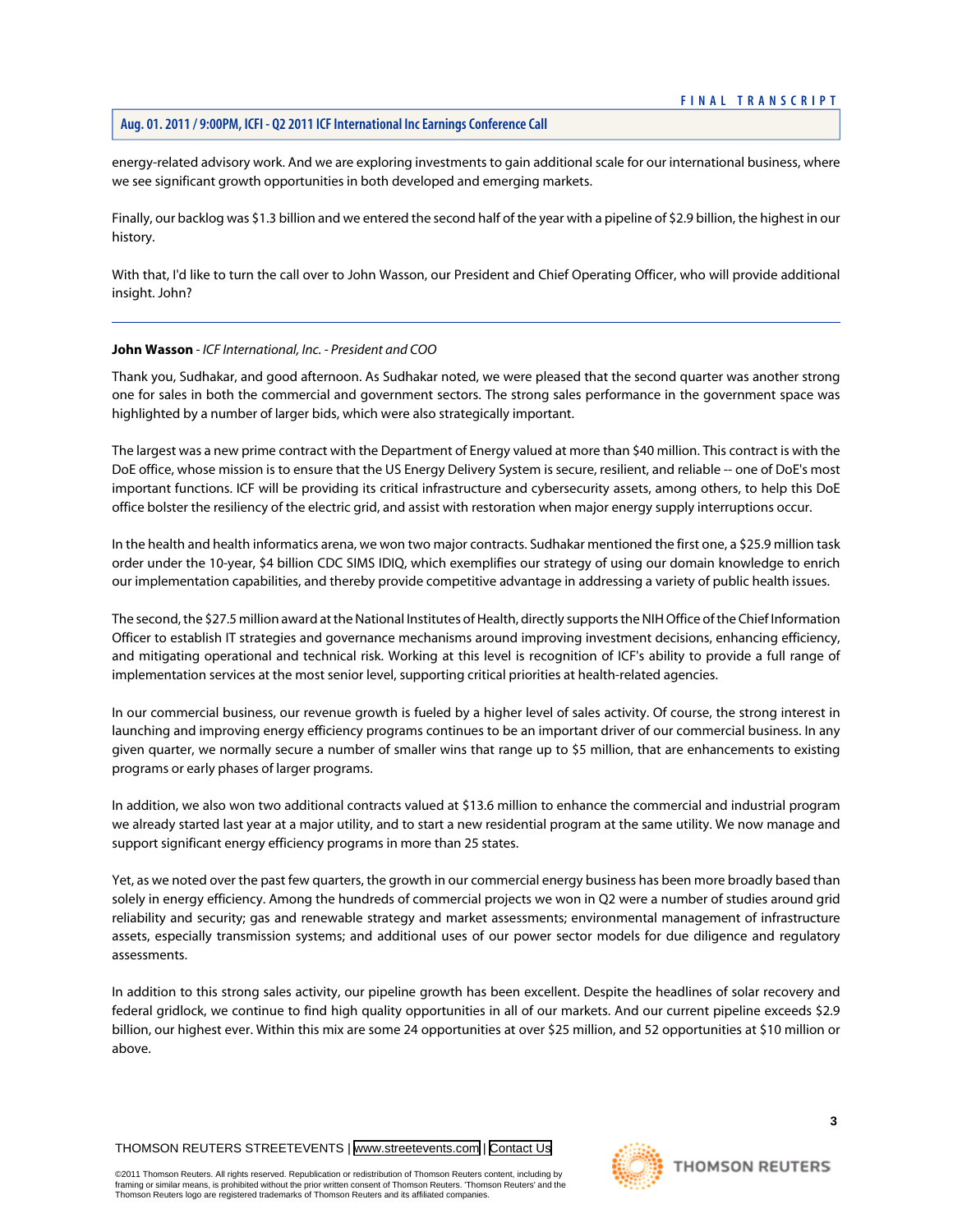While our sales and pipeline growth were exceptionally strong in Q2, Sudhakar already mentioned that we did not experience the revenue growth in the federal space that we have seen in the past and expect to see in the future. This past quarter was not only affected by an unusually strong comparable in Q2 of last year, but also by a handful of large new projects moving to the right unexpectedly. There were several reasons for the delays, including agency personnel turnover; a slowdown in the normal approval cycle; and uncertainty around the federal budget. Our continued strong sales performance, however, and the nature of these delays give us confidence in projecting growth in the federal space the remainder of the year.

We have recently announced the hiring of additional senior credentialed experts in all of our major markets, thereby adding exceptional expertise and substantive experience to aid in the business development process. We've already issued news releases on key hires in the Veterans, Health and Environmental area, and we will be announcing more as they come onboard. These hires enable us to continue to brand and deliver on exceptional domain expertise across our client base, all of whom want firms that truly understand their business and challenges at a world-class level, so that they can cope with providing more services with tighter budgets.

Finally, our rate of personnel turnover, which was 2.9% in the second quarter, continues at a stable pace well below the industry average.

<span id="page-4-0"></span>Now let me turn the call over to our Interim CFO, Sandy Murray, to review the second-quarter financial results. Sandy?

# **Sandy Murray** *- ICF International, Inc. - Interim CFO*

Thanks, John, and good afternoon. It is always good to have positive materials for your first earnings call, so I'm especially pleased to report on second-quarter results and provide you with guidance on certain financial line items for the rest of 2011.

Revenue for the second quarter was \$213.4 million, an increase of 7% over last year's second quarter; and first-half revenue was \$408.1 million, up 9% year-on-year. As Sudhakar mentioned, this quarter's revenue growth was driven by strong demand from our energy, environment, and transportation markets, which increased 16.7% from last year's second quarter.

Gross profit margin was 37.4%, similar to last year's levels, reflecting certain one-time write-offs and higher fringe benefit costs. First-half gross profit margins was 38.3% compared to 37.8% in the prior year, more reflective of the growth in our commercial business.

Indirect and selling expenses were \$59.3 million in the quarter, or 27.7% of revenue compared to \$56.1 million, or 28.1% of revenues in last year's second quarter. The dollar amount of our indirect cost has increased due to higher indirect labor expense, primarily related to bid and proposal activity, but at a lower rate than revenue growth. Amortization of purchased intangibles was \$2.3 million in the second quarter, in line with expectations.

Operating income in the second quarter was \$15.5 million, an increase of 22.5% over the 2010 second-quarter and operating income margin was 7.3%, up from 6.3%. First-half 2011 operating income was \$28.9 million, an increase of 27.1% over the prior year, and operating income margin was 7.1% compared to 6.1% in the 2010 first-half. The increase in operating income and operating income margin for the quarter and year-to-date periods reflects increased leverage, as our revenue growth continued to outpace growth in operating costs.

Interest expense decreased approximately \$0.4 million in the second quarter and \$0.7 million year-to-date, primarily as a result of lower debt balances. Due to our strong cash flow, we were able to reduce our long-term debt to \$63.4 million, down from \$85 million at the end of the fourth quarter 2010, a decline of \$21.6 million. We ended the quarter with a debt to capital ratio of 15%. Net income was \$9 million in the second quarter or \$0.45 per share, an increase in EPS of 23%. And year-to-date net income was \$16.7 million, or \$0.84 per share, an increase in EPS of 30%.

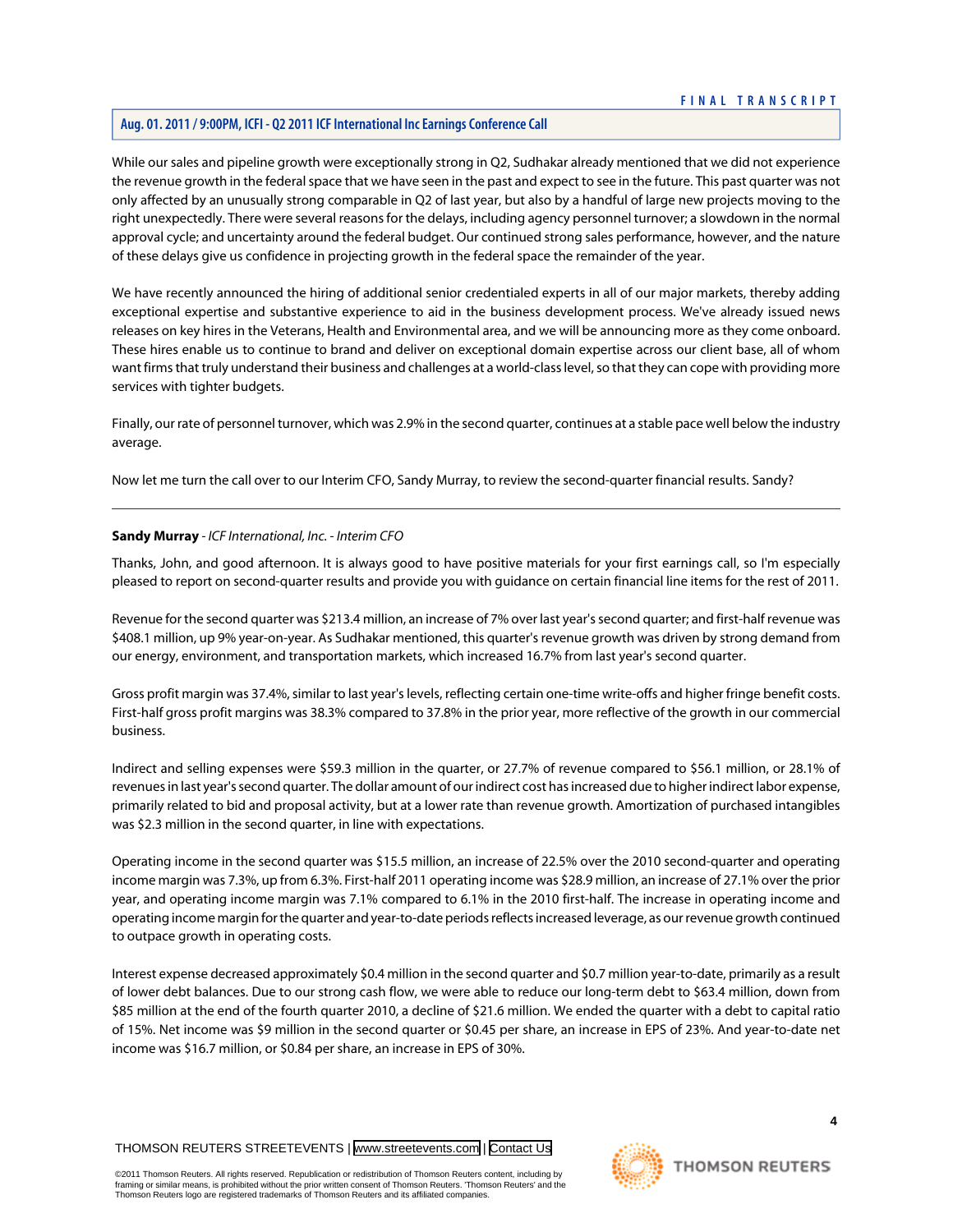# **Aug. 01. 2011 / 9:00PM, ICFI - Q2 2011 ICF International Inc Earnings Conference Call**

Cash flow from operating activities was \$29.4 million in the 2011 first-half, a decrease of 5% compared to prior-year, driven largely by the timing of cash receipts and tax payments. Days sales outstanding, including the impact of deferred revenue, were 69 compared to 68 in the prior-year. Second-quarter capital expenditures were \$2.5 million, primarily related to investing in the Company's infrastructure. Year-to-date capital expenditures were \$4.2 million.

Looking ahead for the full year 2011, based on our current portfolio of business, our line item guidance remains the same. We expect the amortization of intangibles to be approximately \$9.5 million; depreciation and amortization to be \$11 million; interest expense of \$2.2 million; and the full-year tax rate to be 40%. We are raising our projected capital expenditures to \$12 million to \$14 million from \$10 million to \$11 million, which accounts for the Southern Virginia Operations Center that was announced in April. The increase in CapEx will have a nominal impact on 2011's depreciation and amortization.

Finally, we anticipate fully diluted weighted average shares in the third quarter and for the full year to be 20 million and 19.9 million, respectively.

Thank you. And with that, I'd like to turn the call back over to Sudhakar.

# **Sudhakar Kesavan** *- ICF International, Inc. - Chairman and CEO*

Thank you, Sandy. Our second-quarter performance reflected the strength and resiliency of our business portfolio, and we expect to continue to post solid results for the remainder of the year. Based on first-half performance, funded backlog levels, and our existing portfolio business, we are narrowing our full-year 2011 revenue guidance and increasing our guidance for earnings per diluted share.

Revenues for the first year are expected to be within the range of \$835 million to \$850 million, which, at the midpoint, represents 10.2% growth over 2010. Fully diluted earnings per share expected to range from \$1.69 to \$1.77, equivalent to 25.4% growth at the midpoint. For the third quarter of 2011, we expect revenues to range from \$214 million to \$220 million, and earnings per diluted share to range from \$0.43 to \$0.47.

At this point, Operator, I would like to open the call to questions.

# **QUESTIONS AND ANSWERS**

# <span id="page-5-0"></span>**Operator**

(Operator Instructions). Tim McHugh, William Blair & Company.

# **Tim McHugh** *- William Blair & Company - Analyst*

First, I wanted to ask just in looking at the contract wins, which continue to look very good, but the backlog growth being slower, is that just the commentary, John, you gave around some of the work being pushed out to the right? Or is there anything else going on there in terms of contract cancellations? And I guess, as you give that color, what do you -- what gives you any sort of confidence that you may be through the worst of that? Or is it just too hard to tell at this point?

# **John Wasson** *- ICF International, Inc. - President and COO*

I would say a couple of things. I mean, I think in terms of -- obviously, we're very pleased with the sales, which were quite strong. I think that, in terms of the backlog, I would say a couple of things. One is that, first, for some of the larger implementation

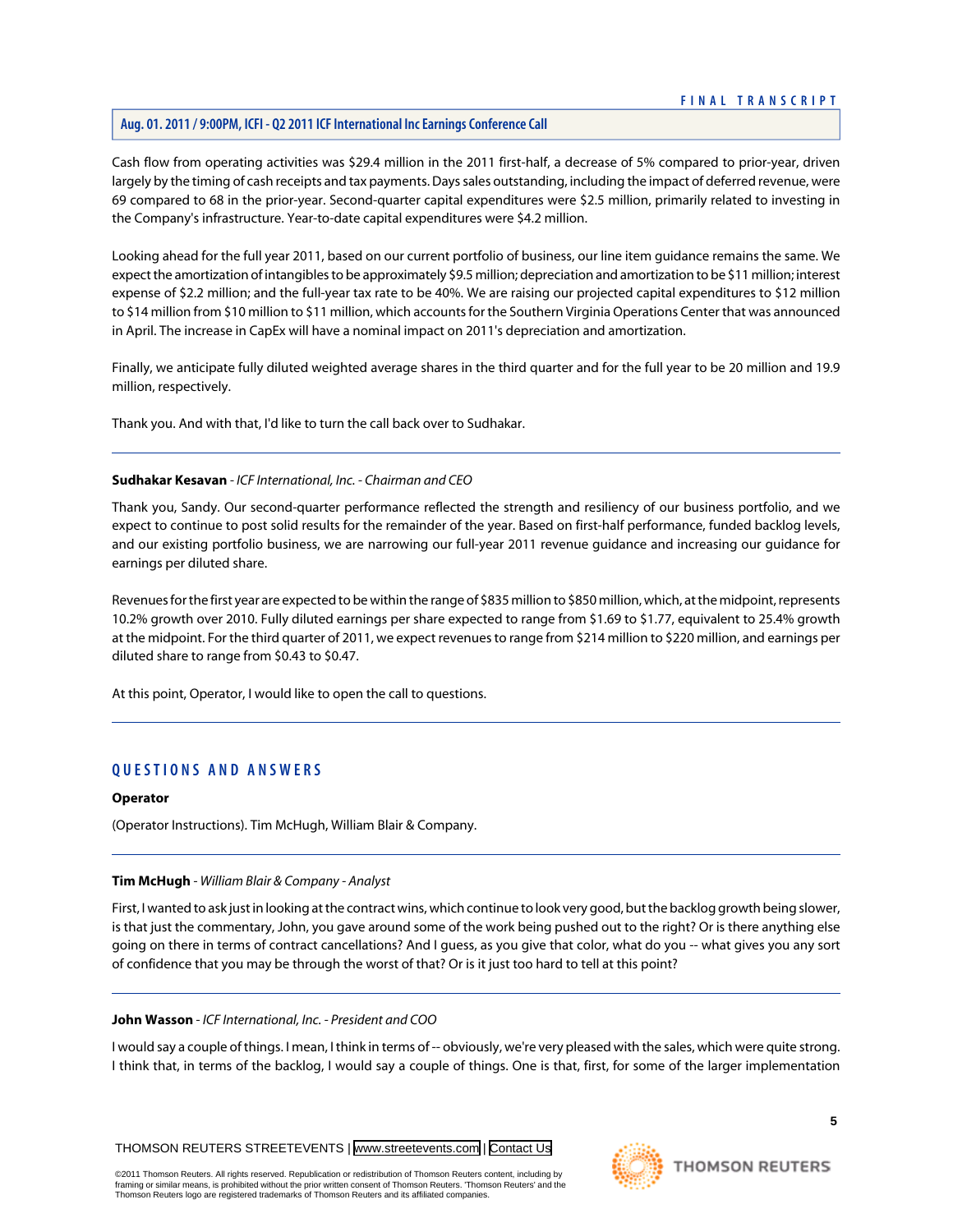# **Aug. 01. 2011 / 9:00PM, ICFI - Q2 2011 ICF International Inc Earnings Conference Call**

contracts that we won in the quarter, I think, were -- they're first-time contracts for us. We don't have history in working on them, so I think we're being conservative in terms of the expected backlog on those contracts. And so I think we're taking a conservative view there, given they're new for us.

And then I would say on the commercial side, obviously, there, the velocity of the cycle from sales to backlog to revenue is quite quick. And so there, given that's driving a lot of our growth, again, we can have strong sales book to backlog and then book to revenue all in the same quarter. So I think part the reason you're not seeing the increase in the backlog is also because the commercial cycle is quite a bit quicker than the government cycle.

# **Tim McHugh** *- William Blair & Company - Analyst*

Okay. And then as we look at the year-ago, you mentioned the tough comp from the broadband contract. Can you give us any sort of numbers in terms of thinking about how difficult that comp was? And then how it gets easier in the second half of the year? It sounded like that was a big part of why you expect organic growth to be higher as we get to the back half of the year.

# **Sudhakar Kesavan** *- ICF International, Inc. - Chairman and CEO*

We have -- the broadband contract was significant in that the numbers would be higher, around the mid-single digits if you basically included -- didn't have the broadband contract to compare against. So it's not like the growth would be more in the mid-single digits for the first half of the year, which is what we expect in the second half of the year, mid to high-single digits. So -- but since the last year, I think growth in the second quarter was really high. Basically, the broadband contract ramped up that year. So I think it would be instead of 0.5%, it would be more like in the mid-single digits.

# **Tim McHugh** *- William Blair & Company - Analyst*

Okay. And then the last question I had would be on the margins here, especially given the commercial business picking up. Where are you in terms of productivity and margins for that commercial business? Have we seen essentially a recovery back to full strength and full productivity levels? Or is there room for further improvement in those operations?

# **Sudhakar Kesavan** *- ICF International, Inc. - Chairman and CEO*

Yes, I think that there's room for improvement because, as we've said, the energy business -- the commercial energy business is really doing well. If our aviation business did as well as our commercial energy business, that would increase -- that would give us a further [fill-up] in our margins. So I think there is room for improvement.

# **Tim McHugh** *- William Blair & Company - Analyst*

Okay, thank you.

# <span id="page-6-0"></span>**Operator**

Joseph Vafi, Jefferies.

# **Joseph Vafi** *- Jefferies & Company - Analyst*

Good afternoon and good results. I was wondering if we could maybe talk a little bit on the bookings front. You did pretty well, I think, here, especially relative to some comps out there that had much lower book to bills this quarter. And I know, generally,

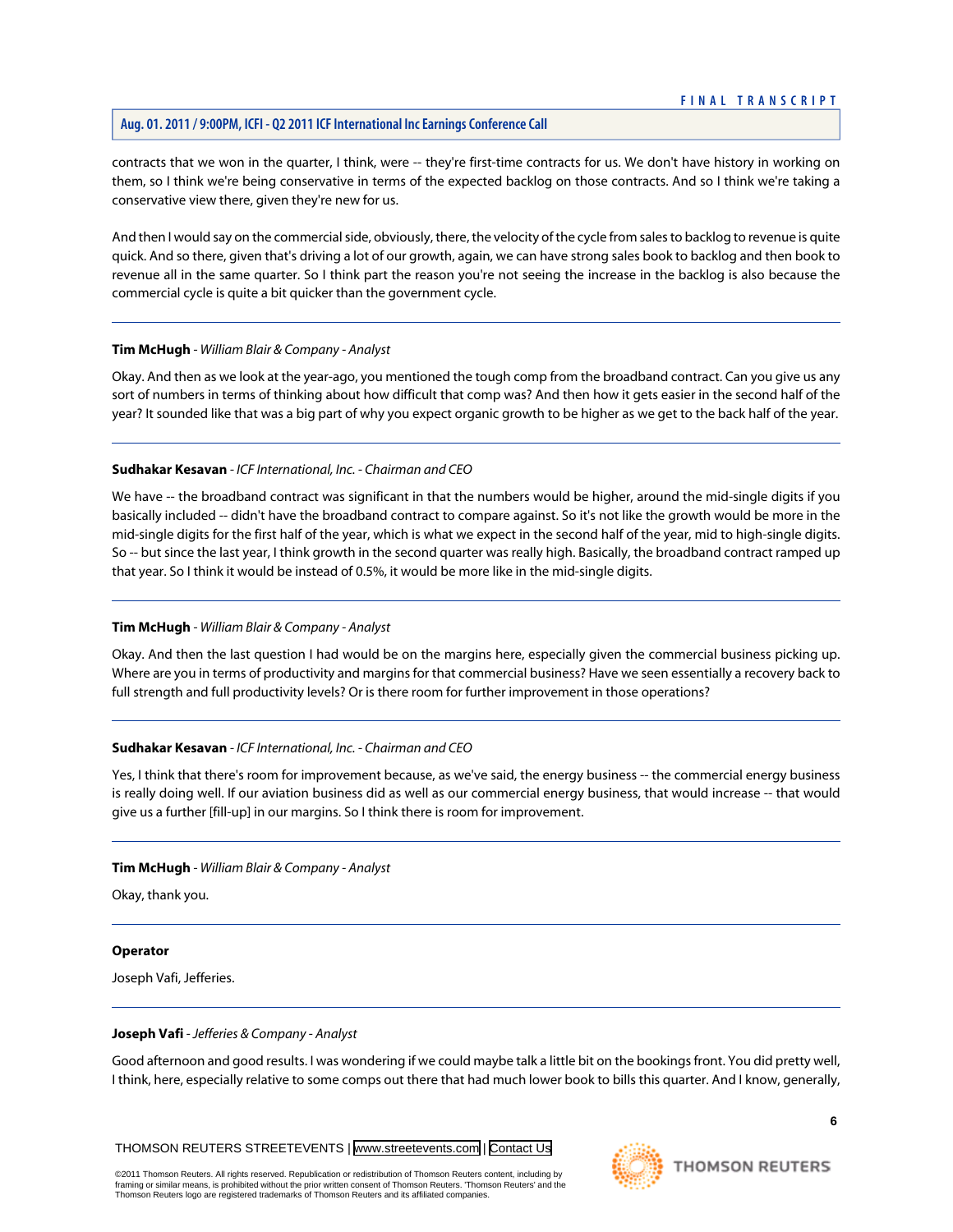Q2, Q3 are generally the seasonally strong bookings quarter for ICF. Everyone else has been talking about really basically Q3 as being a big strong bookings quarter because of the delays and the like. And I was wondering if you share that sentiment as you look at your short-term pipeline here, and what you maybe won already this quarter.

# **Sudhakar Kesavan** *- ICF International, Inc. - Chairman and CEO*

I think let me emphasize that our Q3 is easily the strongest quarter, so we do believe that Q3 will continue -- will be strong. I'd just point out that, in our case, Q1 and Q2 have been pretty strong, stronger than last year. So we think that, as we've always said, Q1 is low, Q2 is higher, Q3 is higher than that.

So I think the trend will continue and we certainly expect to see a stronger Q3. And we believe that the first three quarters of this year, we anticipate the sales activity to be higher than the first three quarters of last year. So I think that we will continue to, I think, demonstrate the seasonality of our sales process. And I think we will see higher sales in the third quarter than we have in the first two.

# **Joseph Vafi** *- Jefferies & Company - Analyst*

Okay. That's helpful, Sudhakar. And then just going back to the gross margin in the quarter, would it be fair to say that some of the commercial business helped boost Q2 growth margin? And that was maybe potentially offset by some of these delays on some of the contracts that you might have had on federal? And that delay may have resulted in a little bit lower gross margin than you would have seen in the quarter otherwise?

# **Sandy Murray** *- ICF International, Inc. - Interim CFO*

Yes, this is Sandy Murray. I think you could say a little bit of that; but as we stated in the discussion, that we have some one-time write-offs that occurred. And we had a little bit of a higher fringe rate. That, and on a year-to-date basis, trues up back to our Q2 rates. So I think you're going to see -- we would have been operating in the 37.5 to 38.5 range. So I think we are seeing the improvement. And if we had not had those two incidents happen, you would have seen the same result for Q2.

# **Joseph Vafi** *- Jefferies & Company - Analyst*

Okay, that's helpful. And then I know, I think, maybe John, you mentioned that a couple of those projects had moved to the right. Do you have visibility on to when they're going to start? Or if they have already started? And how good do you feel about that?

And then I guess is there risk that there could be other projects that could move to the right that were supposed to start this quarter?

# **John Wasson** *- ICF International, Inc. - President and COO*

Yes, I think we -- I think some of those projects have already started here in Q3, but I think we've seen at least a couple of them turn back on. Obviously, with the sales we had in the second quarter with new projects between DoD and CDC SIMS, we expect that those will start in the third quarter. And so I think that gives us confidence that we'll certainly see the growth in the second half of the year in the mid- to high-single digits, as Sudhakar mentioned.

I think we've been pretty conservative. I mean, we don't expect anything else to move to the right. Obviously, unexpected things could happen, but at this point, I think we've taken a pretty conservative view in terms of the risk of -- any additional risk of things moving to the right in our guidance.

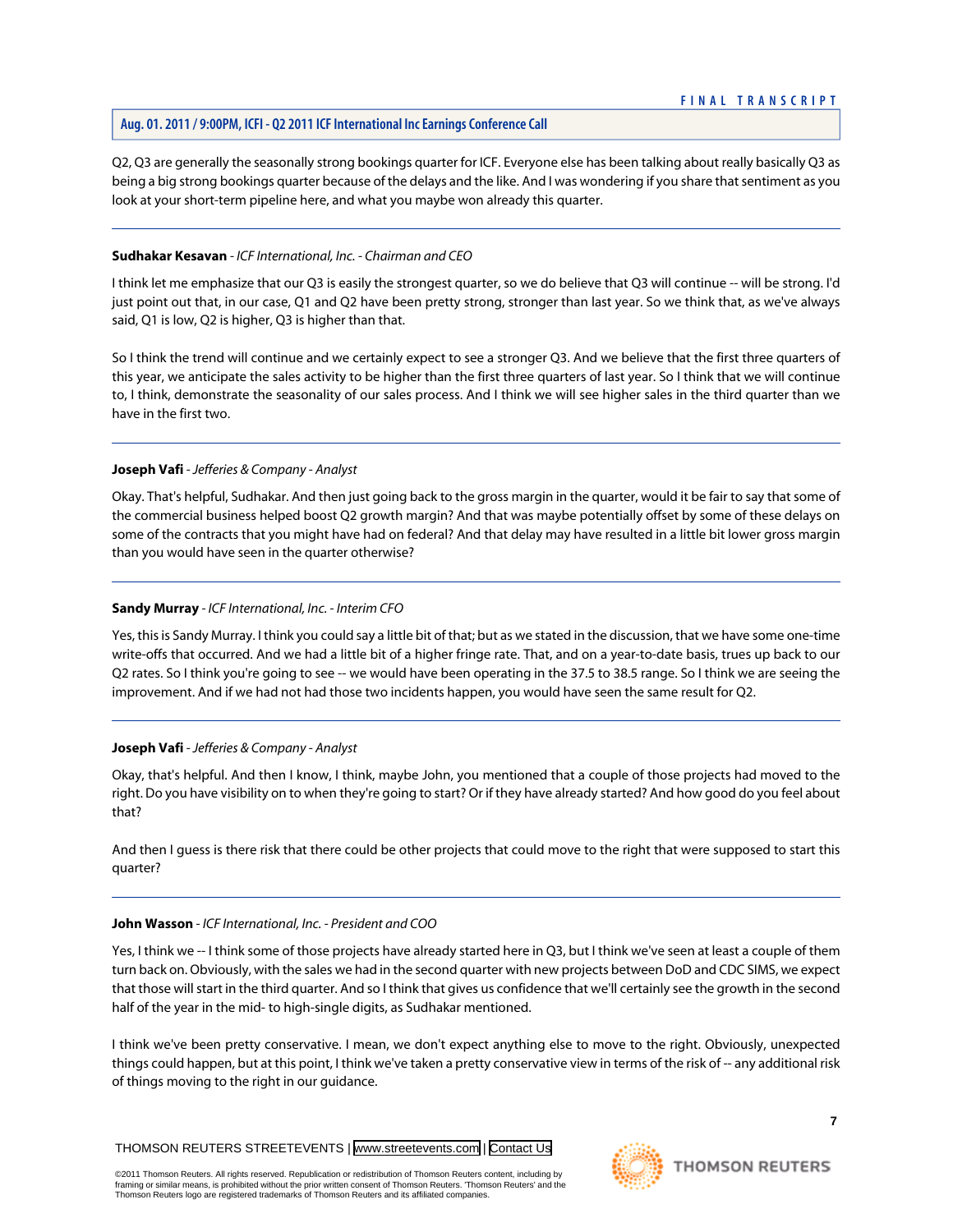# **Aug. 01. 2011 / 9:00PM, ICFI - Q2 2011 ICF International Inc Earnings Conference Call**

# **Joseph Vafi** *- Jefferies & Company - Analyst*

Okay. And then just one final question -- if you're expecting a pretty healthy acceleration here towards -- kind of towards double digits here in the second half of the year in the federal business, are you modeling the commercial business more conservatively at this point? Because it just feels like, with that type of acceleration there, you're modeling a deceleration here on the commercial business.

# **Sudhakar Kesavan** *- ICF International, Inc. - Chairman and CEO*

You know, the commercial business grew 52.3% this quarter. We hesitate to think that it will continue to happen, so we have taken slightly more conservative assumptions on the commercial business for the next two quarters. But we certainly hope that it grows at the rate it has grown, in which case, we can report those results. But I think that we have taken a very realistic view, I think.

There is -- we have looked at our federal business quite carefully. We looked at the projects which have started up. We have looked at our commercial business. And we have modeled it, I think, in a way which we think we are confident of delivering. And we're hoping that there will be some positive surprises. But at the moment, I would say that we have a pretty realistic sense of what we will be able to do for the booked balance part of the year.

# **Joseph Vafi** *- Jefferies & Company - Analyst*

All right, great. Thanks, Sudhakar. Thanks, everyone.

# <span id="page-8-0"></span>**Operator**

Bill Loomis, Stifel Nicolaus.

# **Bill Loomis** *- Stifel Nicolaus - Analyst*

Thanks, good quarter, guys and ladies. (multiple speakers) Can you talk about -- when I run the numbers on the guidance range for the third quarter and then back into the fourth quarter, it looks like at least at the higher end, you can -- we can -- could get a higher EPS in the fourth quarter than we have in the third, for example. And I know the fourth quarter has always been the weakest for ICF.

What's going on there? Is that acceleration of the federal? Or just the impact of the acceleration of the commercial? You mentioned that some of these slower projects were getting started again. So are we going to not have that normal pattern where your fourth quarter is usually the lower margin quarter?

#### **Sudhakar Kesavan** *- ICF International, Inc. - Chairman and CEO*

Yes, I think that we think that the fourth quarter, as you can deduce from our guidance, is likely to have an earning -- you know, margins would be pretty similar to Q3 and we think that it will be a better quarter than usual. And so we think that that's slightly different from what it has been in the past. So I don't know whether that explains it, but that's certainly true, both these things which you mentioned.

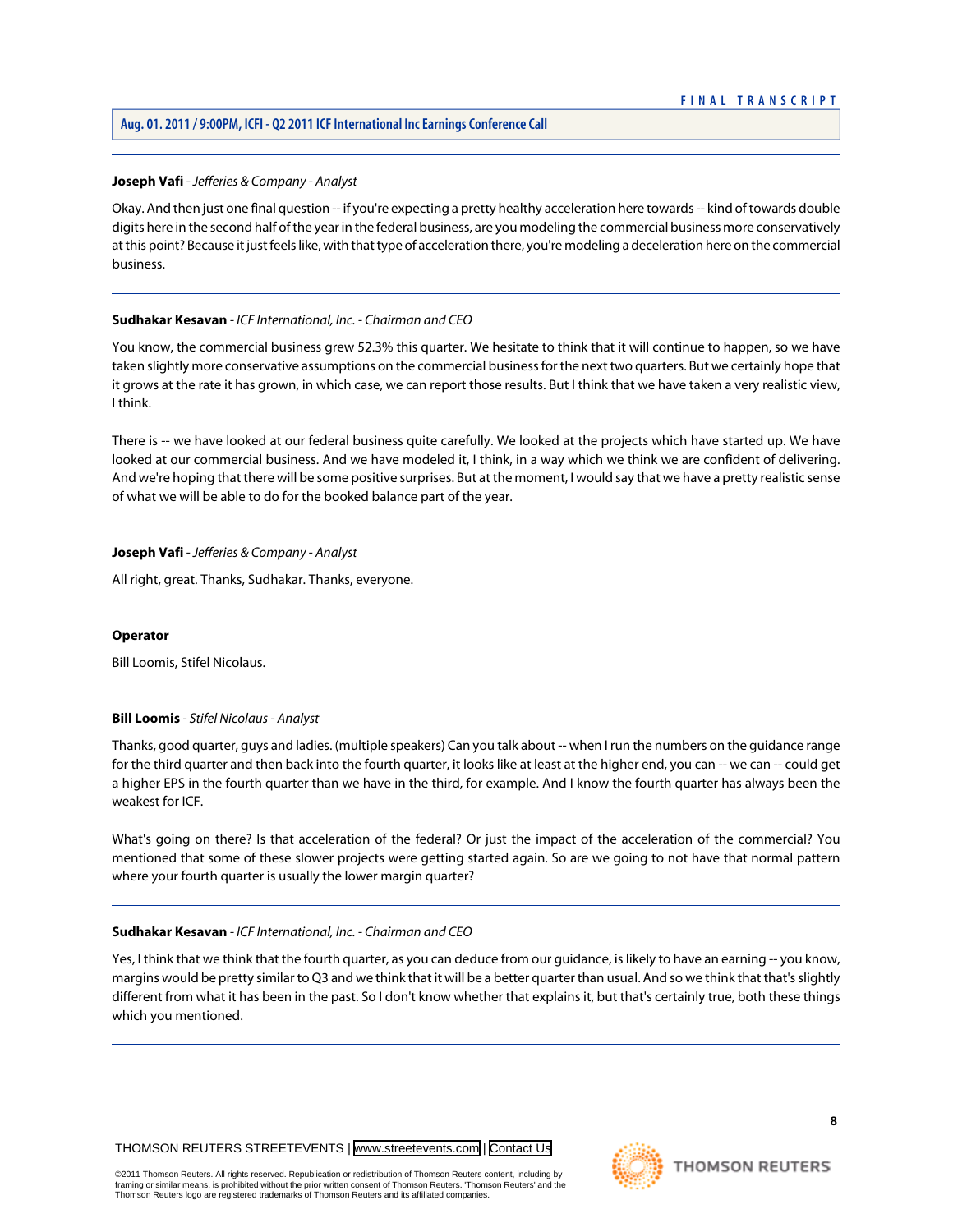# **Bill Loomis** *- Stifel Nicolaus - Analyst*

All right. And then just looking at the awards, I mean, is that dependent upon very strong September quarter awards period? Or is that based on your current book of business going forward through the year, plus a more normal amount of awards this quarter?

#### **John Wasson** *- ICF International, Inc. - President and COO*

I think it's more based on our normal book of business. I don't think we need an extraordinarily strong third quarter to deliver those results. I think we think we're in pretty good shape with those results through the end of the year.

#### **Bill Loomis** *- Stifel Nicolaus - Analyst*

Okay. And looking at the federal, just some of the budget discussions that's been going on, what insights can you share with us as you talk to your customers on how they're viewing life, particularly over the next year? What are they thinking about in terms of some of their -- the larger education and health and human service projects that seem to be in the press as potential targets? Obviously, the President supports them but others don't.

# **Sudhakar Kesavan** *- ICF International, Inc. - Chairman and CEO*

You know, we -- I think since this deal is so new, it's going to be hard -- we haven't gotten any feedback from our existing client base. As we've pointed out, there have been some projects which have moved to the right because of some uncertainty and they have restarted -- at least, two of them. So we think that there is some impact but, hopefully, it will all start up again.

I think we have looked at the budget deal quite carefully, and based on at least what we know -- and I'm sure you know more than we'd know -- but at least looking at 2012 numbers, in terms of especially expenditure cuts compared to 2011, the cuts are very minimal and they're shared with the Defense Department, with DoD. So there's less focused completely on the civilian discretionary spending and they are more evenly spread between DoD and the civilian agencies.

And from what we can see, there is a 2% reduction for 2011 numbers in 2012, based on at least what we've seen, [to see the] estimates. So for us, as we pointed out in a number of investor presentations which we do -- because we have, over the last many years, seen significant growth in our market share, despite the fact that the federal budget perhaps has not grown as rapidly as we -- as our organic growth has been in the federal business.

So I think that if you look at the last few years, nondiscretionary growth has been pretty low, but always our growth has been much higher, our organic growth. So I think that we are pretty confident that whether it's 2% or 3% or 1%, that we should be able to find niches which will help us continue to grow organically in our areas of expertise. And we're quite focused in our areas of expertise. So that's the basis for our estimates, I think, going forward for the year.

#### **Bill Loomis** *- Stifel Nicolaus - Analyst*

Okay, great. Thank you.

#### **Operator**

George Price, BB&T Capital Markets.

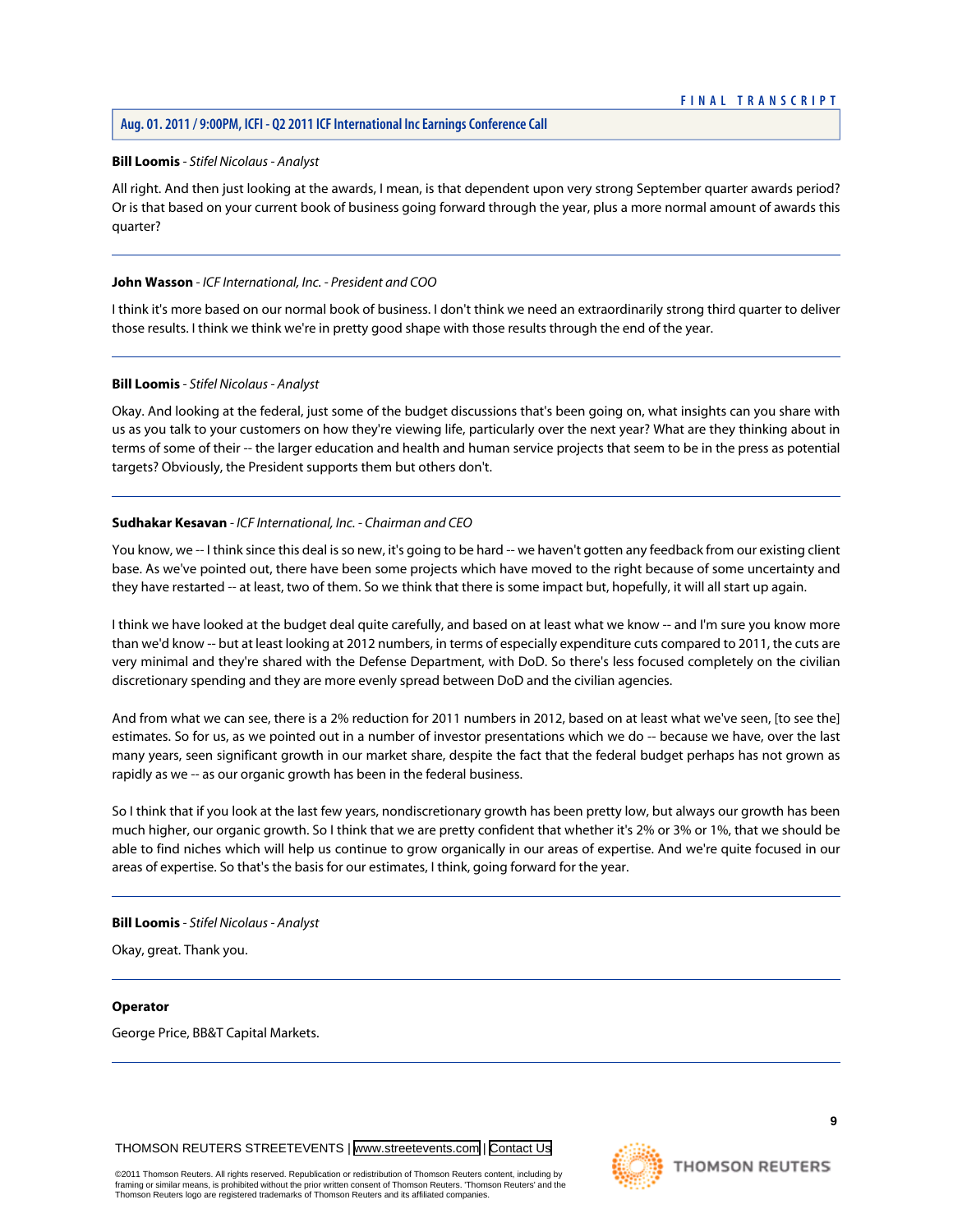# **Aug. 01. 2011 / 9:00PM, ICFI - Q2 2011 ICF International Inc Earnings Conference Call**

# <span id="page-10-0"></span>**George Price** *- BB&T Capital Markets - Analyst*

Thanks for taking my questions and nice job. Congratulations on the strong commercial growth, too. A couple of questions on the commercial growth. First, I was wondering if you could talk a little bit about looking out, where you think we are in terms of the flow of new work around energy efficiency?

And I guess kind of the same question relating to what you mentioned in the press release on energy transaction activity picking up. I mean, how much further, how much additional work do you think is out there over what time frame, maybe what's driving the pickup in the latter?

# **John Wasson** *- ICF International, Inc. - President and COO*

Yes, I think that we continue to see significant opportunities, and I still think that there will remain significant opportunities as we look out over the next year or two. I think, as I mentioned in the conference call remarks, on the energy efficiency front, we're working in 25 states now. We're working in about half the states, so obviously there's new opportunities with new states and utilities in those states.

And then also we -- there's still significant share that we can increase in the 25 states we're working in. For example, in California, we have several million dollars worth of work in California; but I think on an annual basis, they spend well north of \$100 million a year -- several-hundred-million dollars a year on energy efficiency programs. And we're making a real push out there. So I think there's still significant opportunity for us in energy efficiency.

We also see a -- continue to see a lot of opportunity around transmission-related infrastructure, investments in terms of doing the environmental impact assessment and environmental monitoring around new transmission lines. I think that trend will continue for the next couple of years. And there certainly has been, with the economy picking up, a rebound in M&A and assets-related transactions in the energy space. And so I think that will remain a strong trend for the next several years. And so I think in the core energy business, there's still significant opportunity for us, significant market share, and very strong trends.

# **George Price** *- BB&T Capital Markets - Analyst*

Okay. And how about the demand environment, I guess, in the more aviation-related business? As I recall, that had been a little slower to pick up post-downturn. Where do you see things standing there, given there's been some activity lately, I guess, in the commercial aviation space?

# **John Wasson** *- ICF International, Inc. - President and COO*

Yes, you know, we really haven't seen a pickup in the aviation space in our business. So there, I think, we're still -- we just haven't seen that pickup. So I think, as Sudhakar mentioned, we do see -- certainly if that does pick up, there is additional room for improvement in our commercial business on that front. We have not seen a pickup there yet.

# **George Price** *- BB&T Capital Markets - Analyst*

Okay, okay. And then I was just wondering, I know you had a release out talking about a re-win or an extension of a contract that we are subbed to Lockheed working with the FAA. And obviously, with your exposure in the aviation space, I was wondering what the -- if you're seeing any impact from the lack of FAA funding, the furloughs, et cetera?

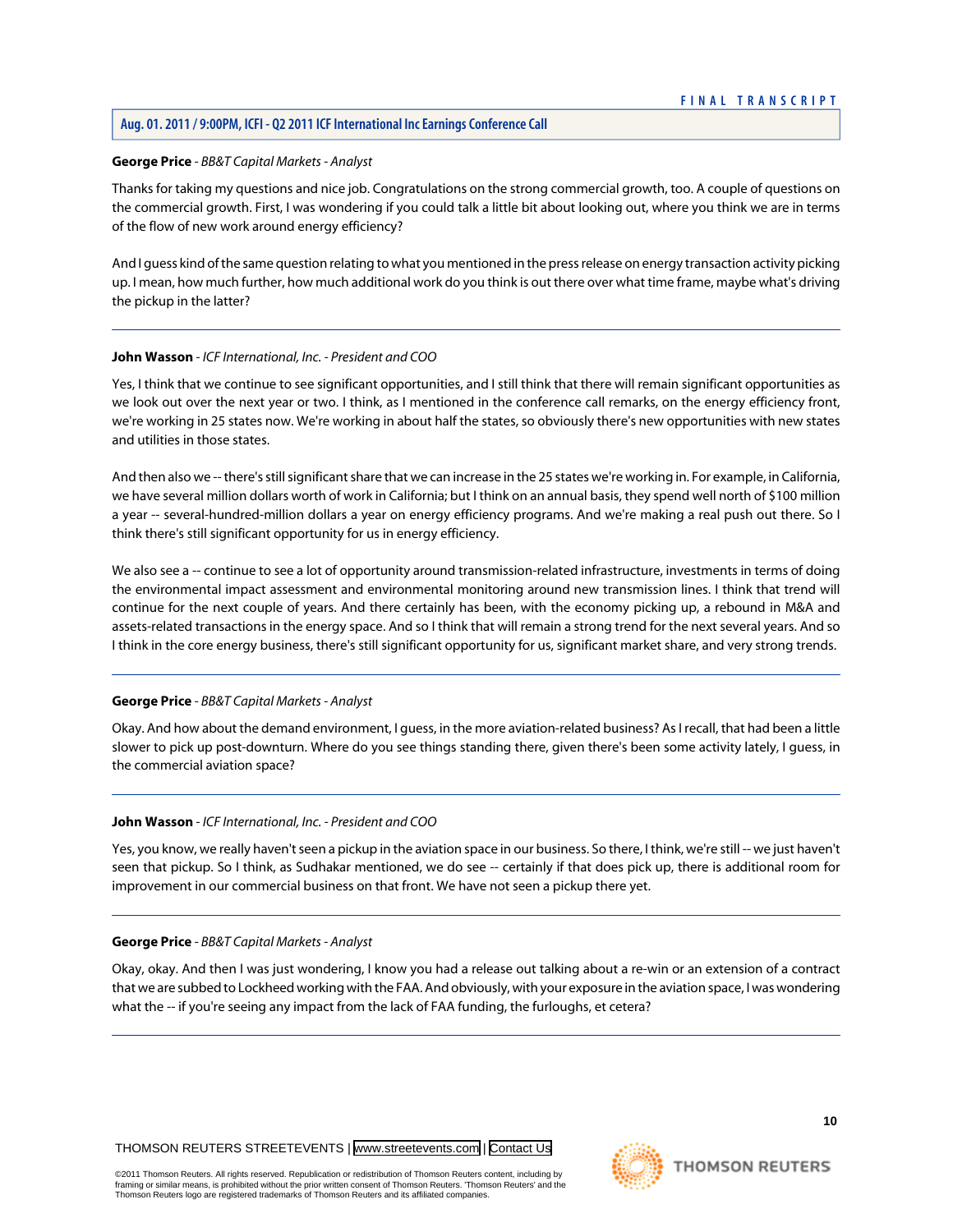**Aug. 01. 2011 / 9:00PM, ICFI - Q2 2011 ICF International Inc Earnings Conference Call**

**John Wasson** *- ICF International, Inc. - President and COO*

No, we have not seen any impact yet. We continue to work under that contract and have not seen any impact.

**George Price** *- BB&T Capital Markets - Analyst*

Okay. And last question, I guess, Sandy, what was the acquired revenue in the quarter?

**Sandy Murray** *- ICF International, Inc. - Interim CFO*

The acquired revenue? (multiple speakers)

**George Price** *- BB&T Capital Markets - Analyst*

Yes.

**Sandy Murray** *- ICF International, Inc. - Interim CFO*

We had, what? -- [\$1.2 million] or -- nonorganic, if that --?

**John Wasson** *- ICF International, Inc. - President and COO* It's about around \$1 million.

**Sandy Murray** *- ICF International, Inc. - Interim CFO*

Right. (multiple speakers) It's about \$1 million.

**John Wasson** *- ICF International, Inc. - President and COO*

Around \$1 million of total revenue. (multiple speakers)

**Sandy Murray** *- ICF International, Inc. - Interim CFO* Right.

**George Price** *- BB&T Capital Markets - Analyst*

Okay. Great. And I guess, last question maybe could you -- you talked about it a little bit in the -- in your prepared remarks, but could you give us maybe a little bit more color on the international opportunities demand environment you're seeing there? And to the extent you can talk more about how you'd like to pursue inorganically what that might look like?

# **Sudhakar Kesavan** *- ICF International, Inc. - Chairman and CEO*

Yes, we both pursue both organically and inorganically. You know, we have been making sure that we get infrastructure-related work in China and in Indiana. I mean, you know, there are projects which will obviously grow our business but perhaps will not

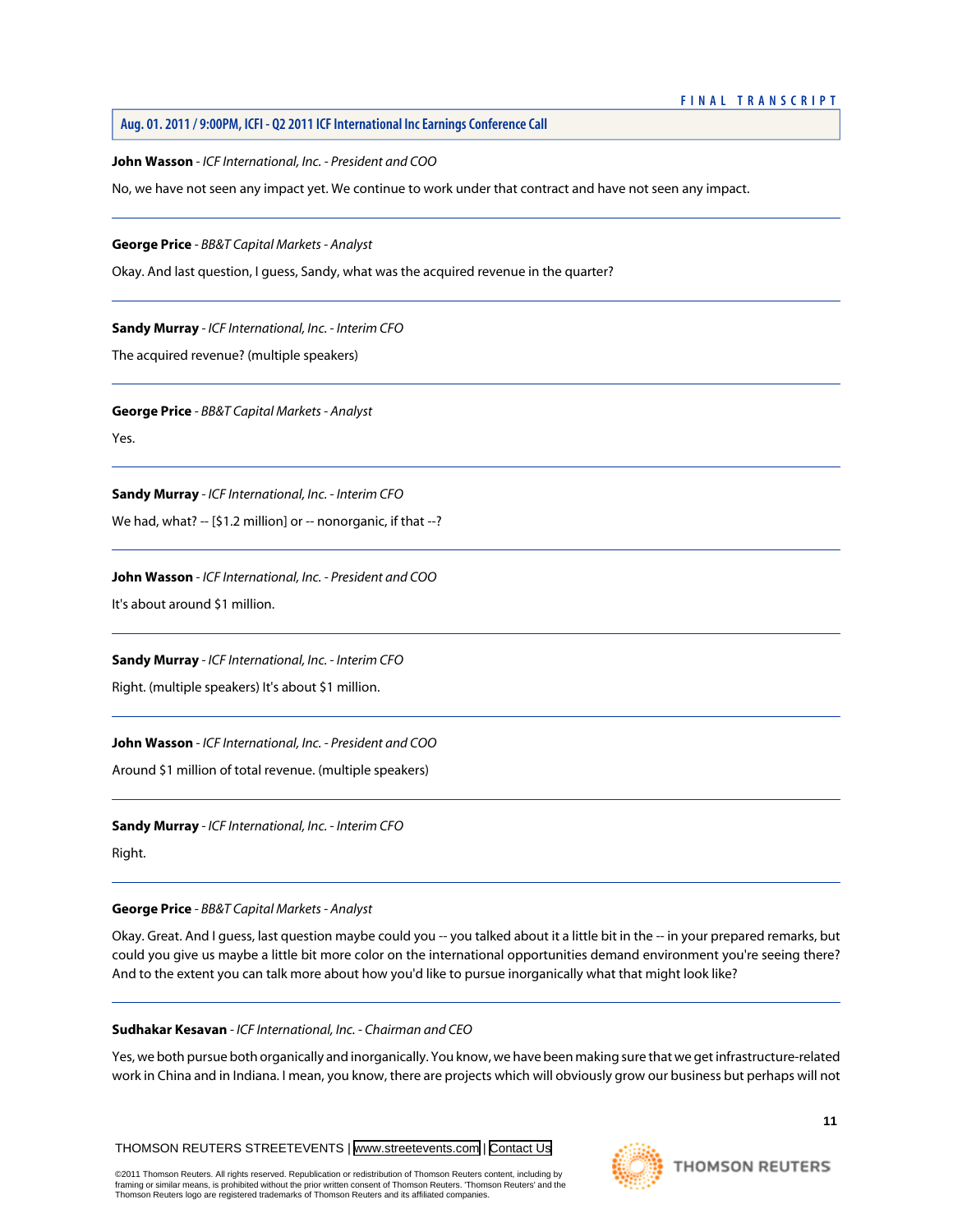# **Aug. 01. 2011 / 9:00PM, ICFI - Q2 2011 ICF International Inc Earnings Conference Call**

move the needle immediately in an organic way. We are looking at ways in which we could do more in the energy environment space in Europe. We think there is significant opportunity there, and there are possibilities of perhaps making acquisitions at valuations which are reasonable, which will expand our footprint there as well as give us some scale in emerging Asia.

So I think we are looking at both ways in which we can invest and focus the business in areas where there's lots of money being spent in Asia and Europe, as well as making acquisitions, which would give us more scale there. So I think that, most importantly, we are focused on a scale, and scale is important in order to win bigger projects. And that will -- certainly something which is -- which will happen if we can make the right acquisitions.

# **George Price** *- BB&T Capital Markets - Analyst*

Do you think we could see something before the end of this year in that regard?

# **Sudhakar Kesavan** *- ICF International, Inc. - Chairman and CEO*

You can never predict on acquisitions. As we've said -- I've been asked a number of questions over the last year and a half why haven't we made any substantial acquisitions? It's not for lack of trying. It's always a question of figuring out once you like something, whether it's really as good as you thought it was. And we will not do something which is not solid and growing, which we feel good about. So, again, it's hard to say, but we're certainly actively looking.

# **George Price** *- BB&T Capital Markets - Analyst*

Great. Thank you very much.

# <span id="page-12-0"></span>**Operator**

Tim Quillin, Stephens Inc.

# **Tim Quillin** *- Stephens Inc. - Analyst*

Sandy, back on the gross margins, could you quantify the amount of the one-time write-off? And maybe give us a little more color on what the fringe benefits (multiple speakers) [issued] --?

# **Sandy Murray** *- ICF International, Inc. - Interim CFO*

I would say between the two of those items, Tim, it would have taken our gross margin up from 37.3% to about 38.1%. And that's the combination of the two of them.

# **Tim Quillin** *- Stephens Inc. - Analyst*

I mean, is the right way to think about this that the EBITDA margin could have been 10.5% without those issues?

# **Sandy Murray** *- ICF International, Inc. - Interim CFO*

Well --

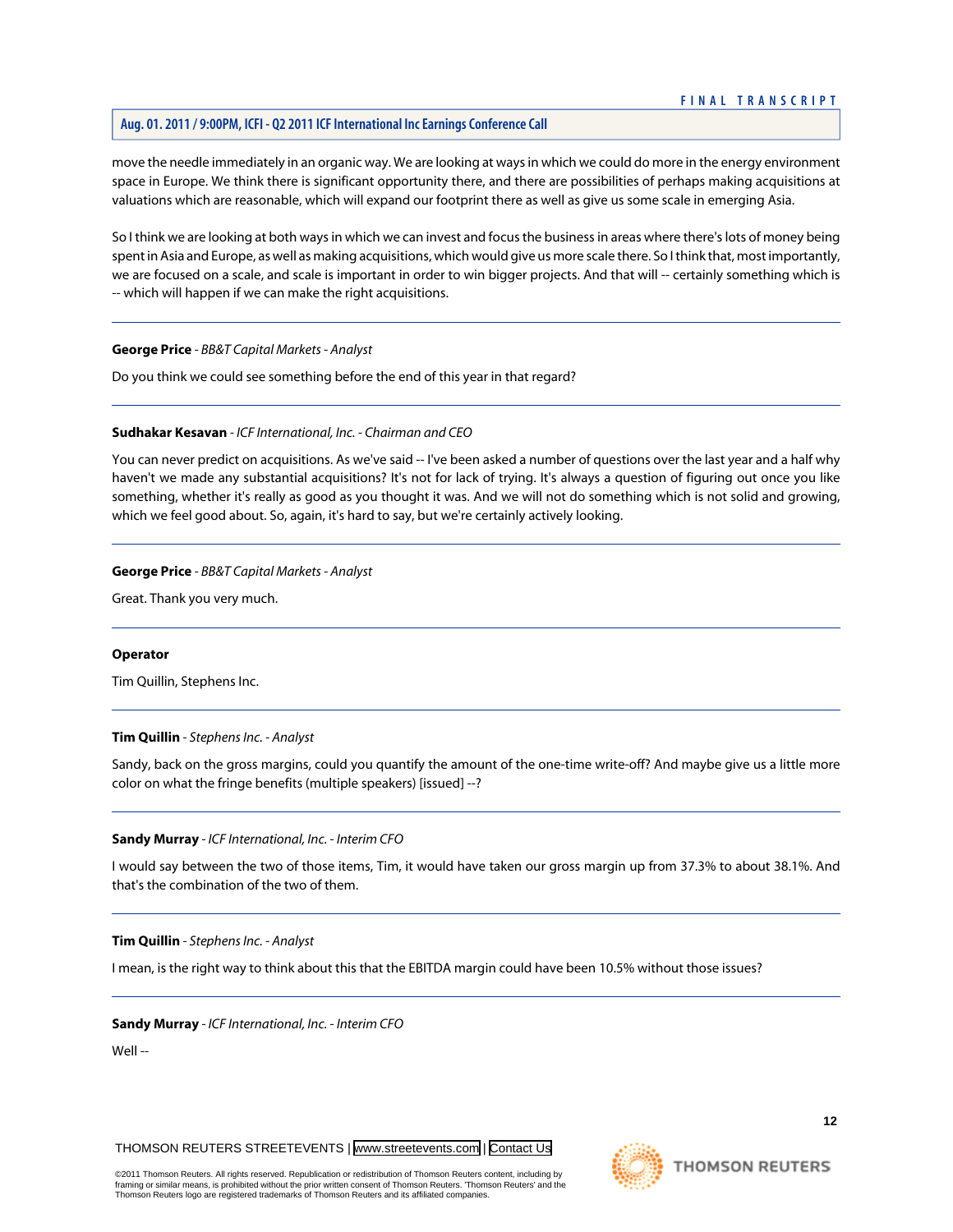# **Sudhakar Kesavan** *- ICF International, Inc. - Chairman and CEO*

We [certainly] even had the 9.7 --

# **Sandy Murray** *- ICF International, Inc. - Interim CFO*

Right, right. (laughter)

# **Tim Quillin** *- Stephens Inc. - Analyst*

I'm just trying to say, I mean, that's a big number, I'm just trying to (multiple speakers) --

# **Sandy Murray** *- ICF International, Inc. - Interim CFO*

The math would work that way.

# **Tim Quillin** *- Stephens Inc. - Analyst*

(laughter) Right. I'm just trying to -- I guess I'm trying to extrapolate that, of course, for the rest of the year and then some. But is that a sustainable or achievable EBITDA margin as you go forward?

# **Sudhakar Kesavan** *- ICF International, Inc. - Chairman and CEO*

Yes, I would go with the -- I would suggest that you work backward from our EPS guidance and come up with the EBITDA number. So I wouldn't go beyond what we have given you, obviously. But we certainly think it's achievable. We've done it in the past when there were large volumes of work and we think that we can do it again going forward. And we certainly strive for that. So it's certainly achievable.

# **Tim Quillin** *- Stephens Inc. - Analyst*

Right. No, that's encouraging. And I guess one benefit to margins, EBITDA margins, in the first half of the year with the stock comp's been a little bit lower year-over-year? I think probably had something to do with the stock price, but what should we expect in terms of stock comp -- stock compensation for the next couple of quarters?

# **Sandy Murray** *- ICF International, Inc. - Interim CFO*

Approximately -- I would say around the same levels that we ran in Q2, maybe a little higher, but not much. I mean, I was looking at the trend from last year and that looks like how we trend, so.

# **Tim Quillin** *- Stephens Inc. - Analyst*

Right. Okay. Good. And then just lastly, so commercial was 20% of revenue in the quarter. What has it been -- what has commercial been as a percentage of bookings over the past couple of quarters, if you either know that number precisely or just generally?

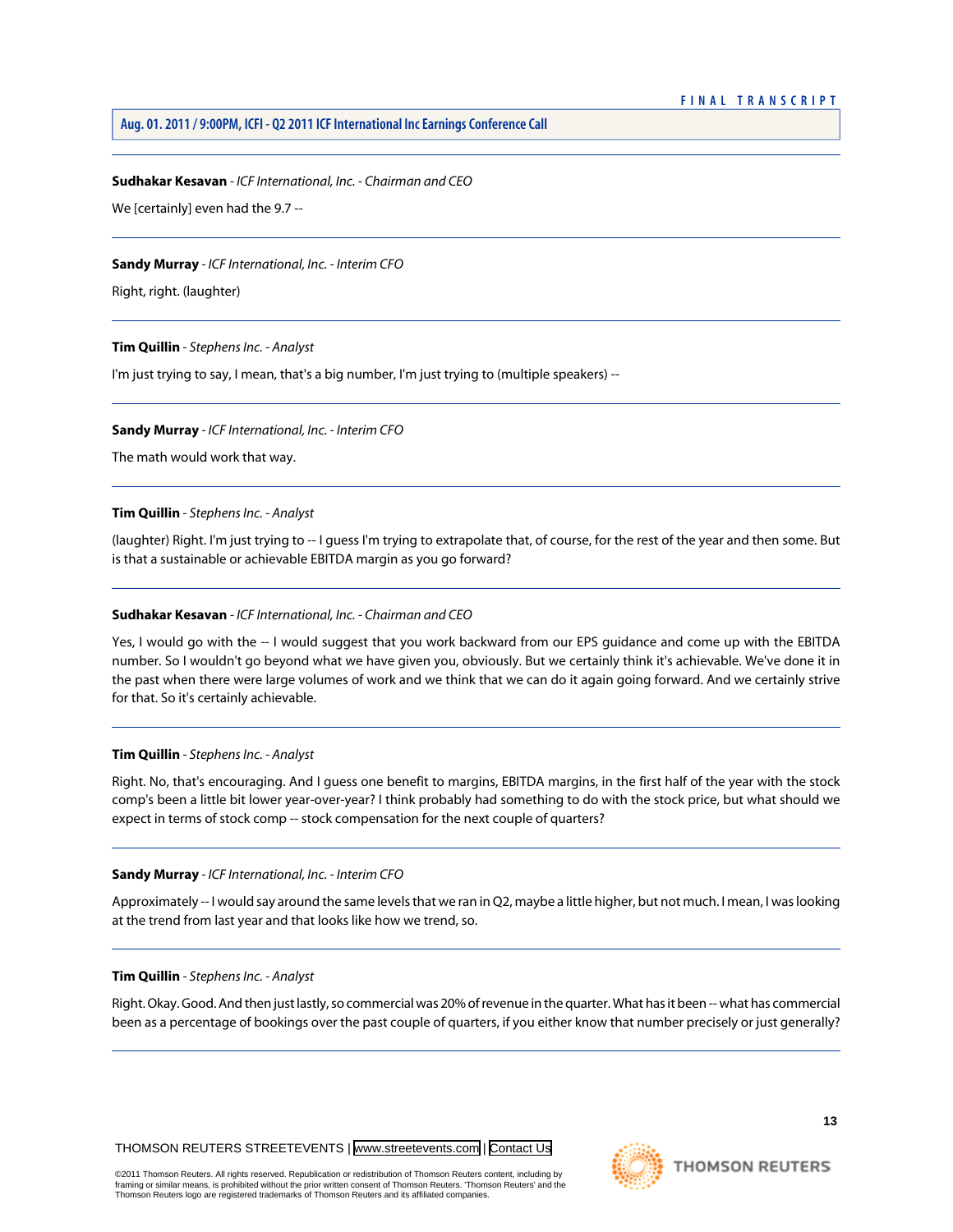# **Aug. 01. 2011 / 9:00PM, ICFI - Q2 2011 ICF International Inc Earnings Conference Call**

# **Sudhakar Kesavan** *- ICF International, Inc. - Chairman and CEO*

Yes, I think we -- what I would tell you is that the commercial revenue, the wins have been close to the share. I think the velocity of these wins are so high that at any instant, we win it and we do the work within the quarter. So sometimes it's sort of hard to exactly calculate that number. But I would go with the response we gave you, I think, last quarter, which was that in proportion to our business, the wins are sort of reasonably in proportion to our business.

# **Tim Quillin** *- Stephens Inc. - Analyst*

Got it. Great. Thanks. Nice results.

#### **Operator**

<span id="page-14-0"></span>Edward Caso, Wells Fargo.

# **Edward Caso** *- Wells Fargo Securities - Analyst*

Thanks for taking my call. You talked to George about international M&A. Is there any focus on US-based M&A?

# **Sudhakar Kesavan** *- ICF International, Inc. - Chairman and CEO*

Sure -- George asked the question focused on international M&A, so I answered that question. We're certainly focused on US M&A, that's where we've done a number of deals and we continue to look for things here.

# **Edward Caso** *- Wells Fargo Securities - Analyst*

Can you talk a little bit about your visibility at this time of year into your guidance, relative to, say, the same time in the last several years?

# **Sudhakar Kesavan** *- ICF International, Inc. - Chairman and CEO*

I think our visibility is pretty good. As John mentioned, we have our current book of business, which we think is solid enough, we think, to deliver the numbers, which we are telling you we will deliver. So I think that visibility is pretty good. Compared to last year, I think -- I don't see any big difference in last year to this year.

# **John Wasson** *- ICF International, Inc. - President and COO*

I would agree. I don't see any big difference. I think our visibility this year is similar to our visibility last year. There hasn't been a material change there.

#### **Edward Caso** *- Wells Fargo Securities - Analyst*

Great, thanks. And finally, given all the noise the last few months with inside the Beltway, is there anything that causes you to maybe rethink some of the focus areas, now that we're starting to see maybe where some of the spending priorities are shifting to?

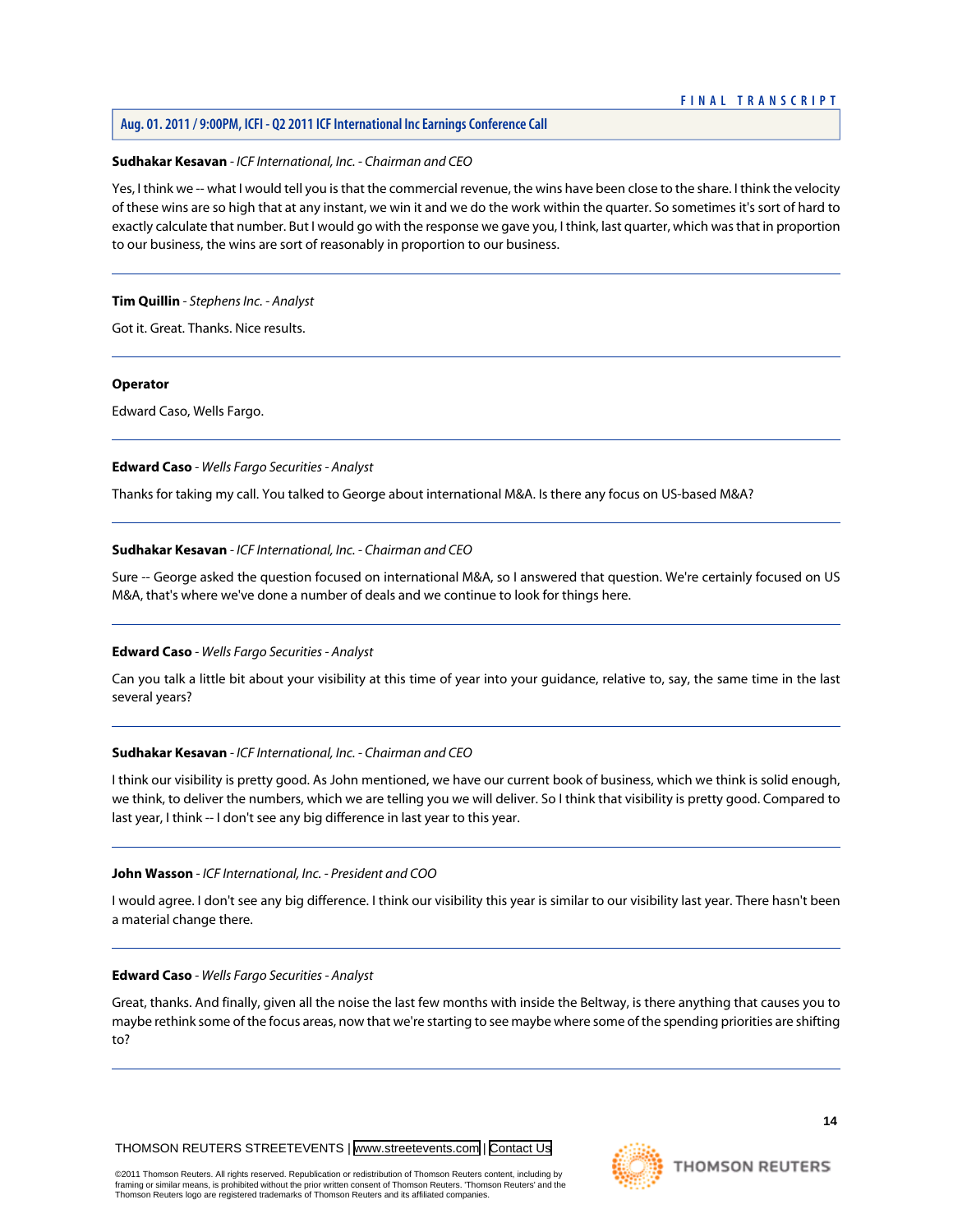# **Aug. 01. 2011 / 9:00PM, ICFI - Q2 2011 ICF International Inc Earnings Conference Call**

# **Sudhakar Kesavan** *- ICF International, Inc. - Chairman and CEO*

No, I think that we basically are really happy with our areas. I think the Department of Transportation on one, on the other side we have health and other social programs. We are planning for budgets not to -- which has been the case over the last year and a half, budget not necessarily expanding in any significant way. And those areas are pretty good.

We have a nice cybersecurity business, which has been growing quite nicely, which we've also taken into the energy industry. So we are quite pleased with the areas we're in. We're not looking to expand into other areas. We think there's enough runway to continue to grow in those areas.

# **Edward Caso** *- Wells Fargo Securities - Analyst*

Thank you.

# **Operator**

<span id="page-15-0"></span>Tobey Sommer, SunTrust.

# **Tobey Sommer** *- SunTrust Robinson Humphrey - Analyst*

Fortunately, many of my questions have been answered, so I'll just ask a couple. Within the commercial businesses, which ones have historically been the most profitable?

# **John Wasson** *- ICF International, Inc. - President and COO*

Well, I think that, obviously, the commercial energy business, the more transactional M&A portion of the business is the most profitable, although the energy efficiency is quite profitable too. So I would say that across the board in the commercial energy space, the profitability is quite strong and quite high. We do quite well across the entire arena of work we do there.

We do do some litigation work; obviously, litigation support is the most profitable, but that's a small portion. But I would just say across the board, the commercial energy business is quite a profitable business for us.

# **Tobey Sommer** *- SunTrust Robinson Humphrey - Analyst*

And when the aviation business is working well, is its profitability -- does it rival the energy piece? Or not quite that elevated?

# **John Wasson** *- ICF International, Inc. - President and COO*

No. If it's -- if the aviation business is going strong, it rivals the commercial energy business. It can do as well as that business. So I think that's why we do believe that if that business improves, there's certainly room for continued leverage from our commercial business.

# **Tobey Sommer** *- SunTrust Robinson Humphrey - Analyst*

Okay. In the proportions, the mix between the two -- is the aviation a substantially smaller piece by now?

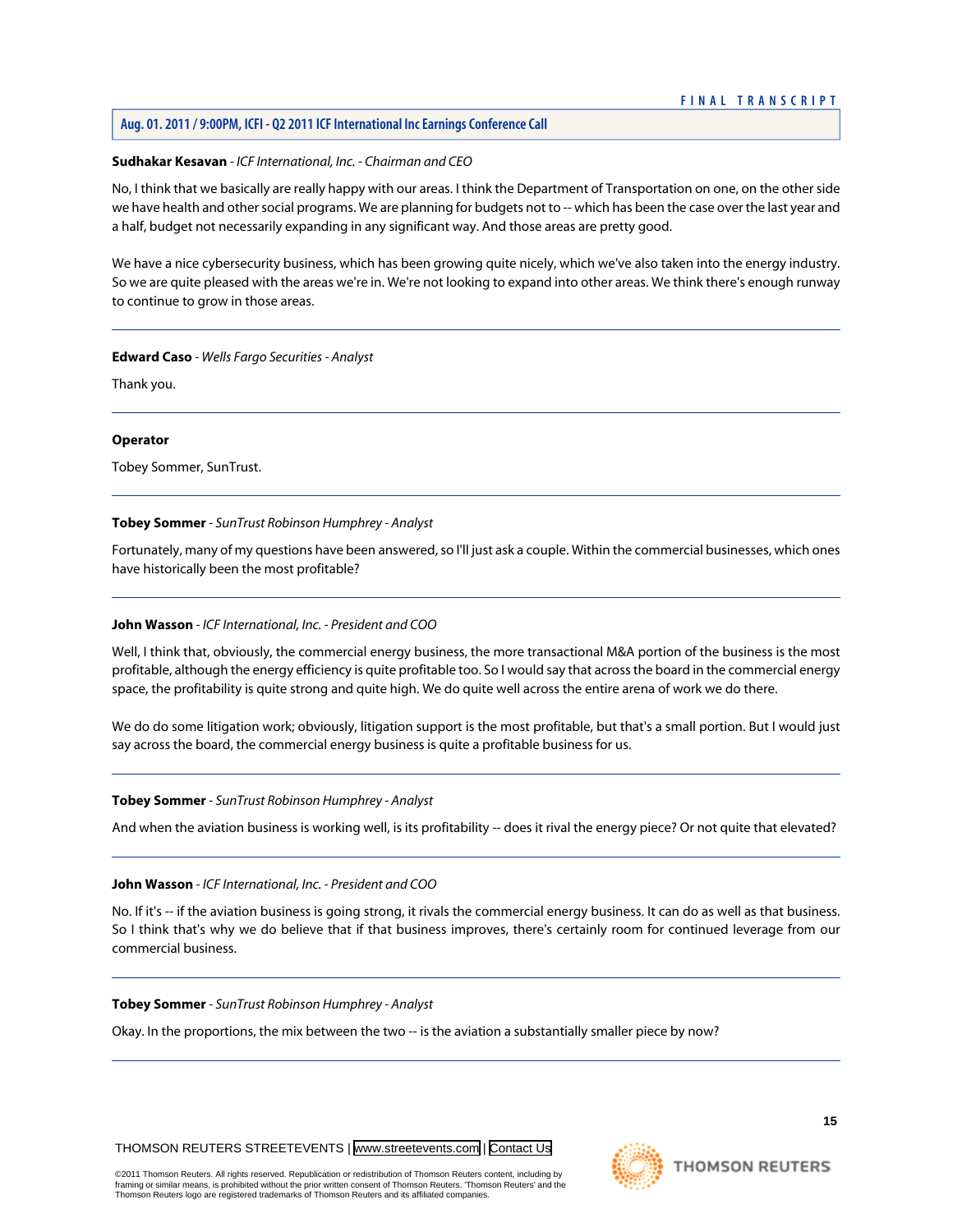# **Aug. 01. 2011 / 9:00PM, ICFI - Q2 2011 ICF International Inc Earnings Conference Call**

# **John Wasson** *- ICF International, Inc. - President and COO*

Yes, the commercial business I would say in very round terms -- and I'm talking round terms, I mean, I think that the energy business is probably two-thirds -- 70%, maybe 85% of the total commercial business. So of our total revenues being 15% to 20% commercial, the aviation is maybe 15% of that.

#### **Tobey Sommer** *- SunTrust Robinson Humphrey - Analyst*

Got you. Okay. And then just wanted to ask a question about generally wages and hiring -- your margins are pretty elevated right now and I guess the guidance contemplates being able to sustain those levels. What sort of compensation increase have you been seeing so far this year? And has that changed at all in the last couple of quarters?

# **John Wasson** *- ICF International, Inc. - President and COO*

No, I wouldn't say the compensation levels have increased in the last several quarters. I think there -- we haven't really seen a major change there. And so there's been no surprises on the compensation front.

Obviously, as you know, I mean, our compensation includes salary and bonuses and stock. So, obviously, as the business does better, people can expect -- there's more upside on the bonus side. But in any event, we haven't really seen an impact on the compensation levels. And I think, certainly, on the government side with the uncertainty, we haven't seen it there, either.

#### **Tobey Sommer** *- SunTrust Robinson Humphrey - Analyst*

Okay. Thank you very much.

#### **Operator**

(Operator Instructions). A.J. Strausser, Copper Creek Partners.

# **Douglas Beck** *- ICF International, Inc. - SVP of Corporate Development*

Hello? Operator, are you still online?

#### <span id="page-16-0"></span>**Operator**

Yes, sir. Your next question comes from the line of Eric Prouty with Canaccord. Please proceed.

# **Eric Prouty** *- Canaccord Genuity - Analyst*

Great, thanks. Good quarter from me also, guys. A quick question -- with all the talk about the federal side of the business, maybe just spend a couple of minutes on what you see going on, on the state and local side. Obviously, we've had similar budgetary problems there -- some shutdowns in different states. Has that impacted the business at all?

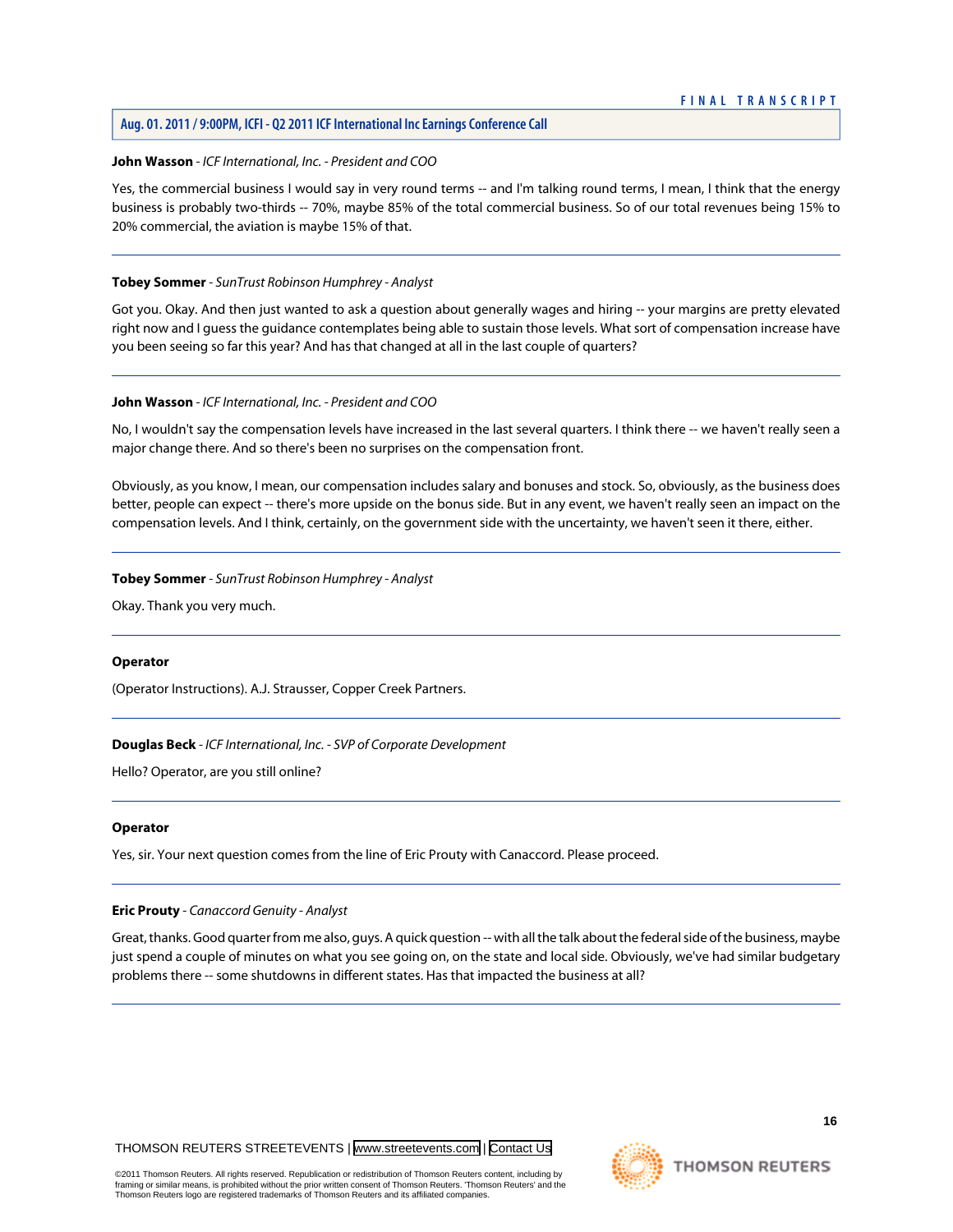# **John Wasson** *- ICF International, Inc. - President and COO*

Well, you know, I think -- this is John Wasson -- our state and local business is in the range of flat to up to mid-single digit growth. So I think we -- which is not a big change for us over the last several quarters. And so I think we haven't seen any material or significant change in our state or local business in this quarter.

# **Eric Prouty** *- Canaccord Genuity - Analyst*

Okay. And then just a second question -- if we look back to Macro, and now that you've had a lot of time to digest that and integrate it into the business model, again, can you just give a minute or two commentary on what you went in thinking you'd get out of that acquisition? And if that thesis played out now that it's been fully integrated in?

# **Sudhakar Kesavan** *- ICF International, Inc. - Chairman and CEO*

Yes, I think we are very pleased with the Macro acquisition. We think that it has given us significant scale in our health and social programs business. And that scale has allowed us to have a presence with clients whom we did not really have a strong presence at. For example, the CDC thing, which we have talked to you many, many times. I think the fact that we have more than 100 people in the Atlanta office who know the client well, has enabled us to leverage that client base into larger implementation projects.

I think we've demonstrated that we could win these large projects once you know the client and the client trusts you from a domain-specific perspective, you can win large contracts. And I think that we've done that with Macro two or three or four times. We did it with VTech -- acquisition we made in Maryland, we did Health IT. We won many large implementation contracts, or two at least, I can recall with NIH -- \$60 million and up a few years ago.

And so I think in all these cases, we've been able to grow these businesses in a way which is -- which they would not have been able to do if they had continued to be stand-alone businesses, by combining their client relationships with our implementation capabilities, and allowing them to bid on contracts where they would have been a sub if we had not been there to give them scale.

So I think that looking back we -- at the value -- at the valuation, et cetera, of these businesses which we paid, I think the effective multiple has been much, much lower -- two, three, four times lower than what the actual number we paid was, primarily because of the fact that we've been able to grow the business much more rapidly and really get significant leverage out of those businesses. So we're very pleased with all these acquisitions which we've done. And we're always looking to see how we can replicate that success in the various areas we have a presence in. So it's been quite successful for us.

# **Eric Prouty** *- Canaccord Genuity - Analyst*

Sudhakar, just a follow-up to that. If we look at your indirect expenses, how much more leverage is there -- it's a bit of a follow-up to the EBITDA margin question. Can we still squeeze more out as a percent of revenue out of the indirect and selling as we scale the business larger and larger? Or are we getting to the peak efficiencies from an overhead standpoint?

# **Sandy Murray** *- ICF International, Inc. - Interim CFO*

This is Sandy Murray. I think the -- in Q2, we ran like 27.8% SG&A as percentage of revenue. And historically, we've been around the 28%, 28.5% mark. And I think we're continually looking to how we can monitor that indirect spending and hope to lower the percentage as we scale higher. And some of them -- I think you know some of those we have to invest in infrastructure, but there are instances where our fixed costs obviously will not rise in our SG&A area. So I'm thinking, as we continue to grow topline, you will see that as a percentage of revenue drop.



**17**